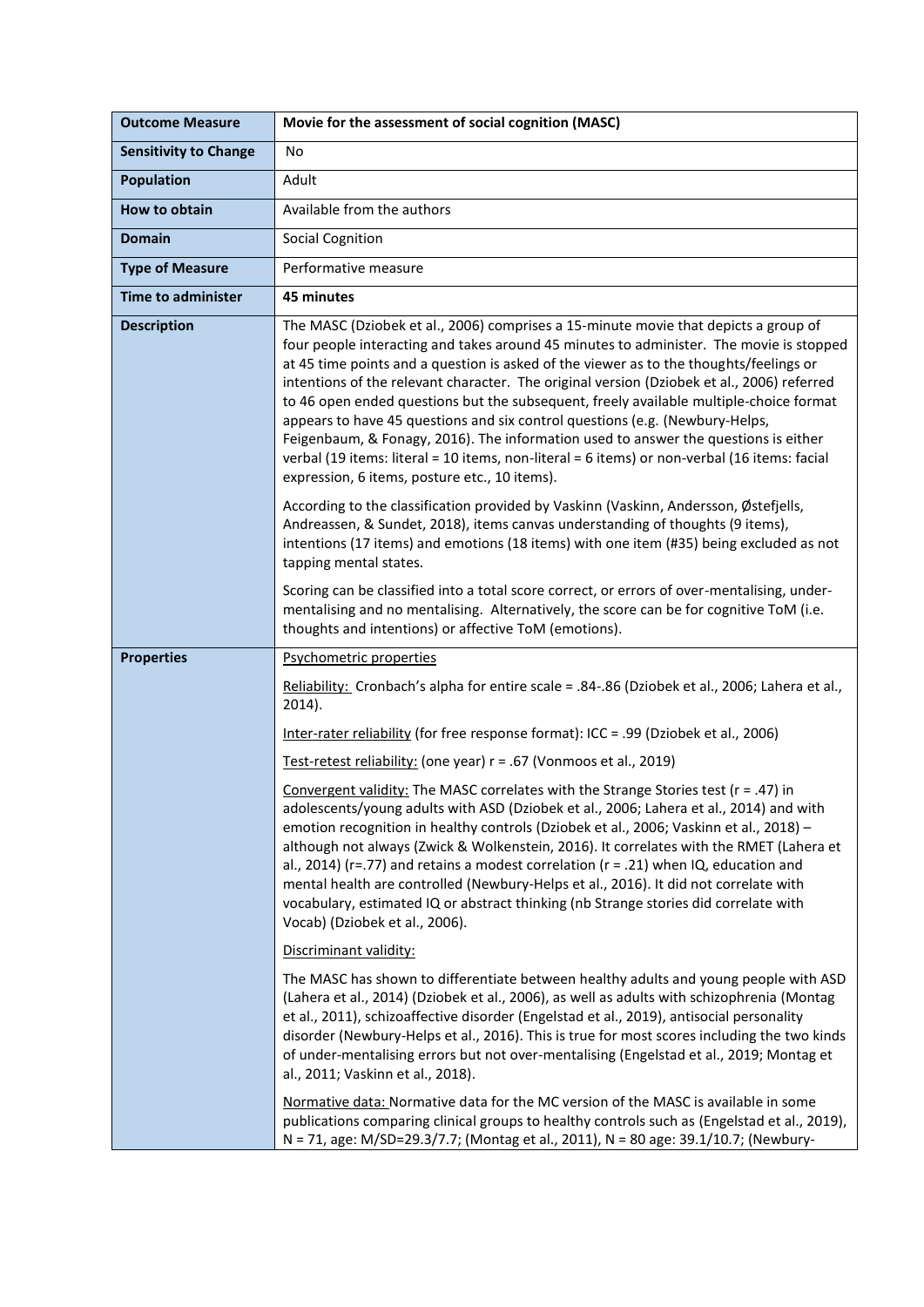|                      | Helps et al., 2016); N = 42, age 37.5/15.9; (Vaskinn et al., 2018), N = 71, age 29.3/7.7,<br>(Lahera et al., 2014), N = 25, age 27.2/4.7.                                                                                |
|----------------------|--------------------------------------------------------------------------------------------------------------------------------------------------------------------------------------------------------------------------|
| <b>Advantages</b>    | Provides an ecologically valid assessment of social cognition that combines verbal and non-<br>verbal cues in a video format. Designed to sample a range of mental state inferences<br>Freely available from the website |
| <b>Disadvantages</b> | Not all questions sample mental state terms. The over-mentalising errors seem to lack<br>validity. Not yet consistent agreement about how scores/errors are categorized.                                                 |

## **References**

- Bivona, U., Riccio, A., Ciurli, P., Carlesimo, G. A., Donne, V., Pizzonia, E., . . . Costa, A. (2013). Low Self-Awareness of Individuals With Severe Traumatic Brain Injury Can Lead to Reduced Ability to Take Another Person's Perspective. *The Journal of Head Trauma Rehabilitation*.
- Carey, J. C., Fox, E. A., & Spraggins, E. F. (1988). Replication of structure findings regarding the Interpersonal Reactivity Index. *Measurement and Evaluation in Counseling and Development*.
- Christopher, F. S., Owens, L. A., & Stecker, H. L. (1993). Exploring the darkside of courtship: A test of a model of male premarital sexual aggressiveness. *Journal of Marriage & the Family; Journal of Marriage & the Family, 55*(2), 469-479.
- Davis, M. H. (1980). A multidimensional approach to individual differences in empathy.
- Davis, M. H. (1983). Measuring individual differences in empathy: Evidence for a multidimensional approach. *Journal of personality and social psychology, 44*(1), 113.
- de Sousa, A., McDonald, S., Rushby, J., Li, S., Dimoska, A., & James, C. (2010). Why don't you feel how I feel? Insight into the absence of empathy after severe traumatic brain injury. *Neuropsychologia, 48*(12), 3585-3595.
- Dziobek, I., Fleck, S., Kalbe, E., Rogers, K., Hassenstab, J., Brand, M., . . . Convit, A. (2006). Introducing MASC: a movie for the assessment of social cognition. *Journal of Autism & Developmental Disorders, 36*(5), 623-636. doi:10.1007/s10803-006-0107-0
- Engelstad, K. N., Rund, B. R., Torgalsboen, A. K., Lau, B., Ueland, T., & Vaskinn, A. (2019). Large social cognitive impairments characterize homicide offenders with schizophrenia. *Psychiatry Res, 272*, 209-215. doi:10.1016/j.psychres.2018.12.087
- Lahera, G., Boada, L., Pousa, E., Mirapeix, I., Moron-Nozaleda, G., Marinas, L., . . . Parellada, M. (2014). Movie for the Assessment of Social Cognition (MASC): Spanish validation. *Journal of Autism & Developmental Disorders, 44*(8), 1886-1896. doi:10.1007/s10803-014-2061-6
- Montag, C., Dziobek, I., Richter, I. S., Neuhaus, K., Lehmann, A., Sylla, R., . . . Gallinat, J. (2011). Different aspects of theory of mind in paranoid schizophrenia: evidence from a video-based assessment. *Psychiatry Res, 186*(2-3), 203-209. doi:10.1016/j.psychres.2010.09.006
- Muller, F., Simion, A., Reviriego, E., Galera, C., Mazaux, J.-M., Barat, M., & Joseph, P.-A. (2010). Exploring theory of mind after severe traumatic brain injury. *Cortex, 46*(9), 1088-1099.
- Newbury-Helps, J., Feigenbaum, J., & Fonagy, P. (2016). Offenders With Antisocial Personality Disorder Display More Impairments in Mentalizing. *Journal of Personality Disorders, 31*(2), 232-255. doi:10.1521/pedi\_2016\_30\_246
- Vaskinn, A., Andersson, S., Østefjells, T., Andreassen, O. A., & Sundet, K. (2018). Emotion perception, nonsocial cognition and symptoms as predictors of theory of mind in schizophrenia. *Comprehensive Psychiatry, 85*, 1-7. doi:https://doi.org/10.1016/j.comppsych.2018.05.002
- Vonmoos, M., Eisenegger, C., Bosch, O. G., Preller, K. H., Hulka, L. M., Baumgartner, M., . . . Quednow, B. B. (2019). Improvement of Emotional Empathy and Cluster B Personality Disorder Symptoms Associated With Decreased Cocaine Use Severity. *Frontiers in Psychiatry, 10*, 213-213. doi:10.3389/fpsyt.2019.00213